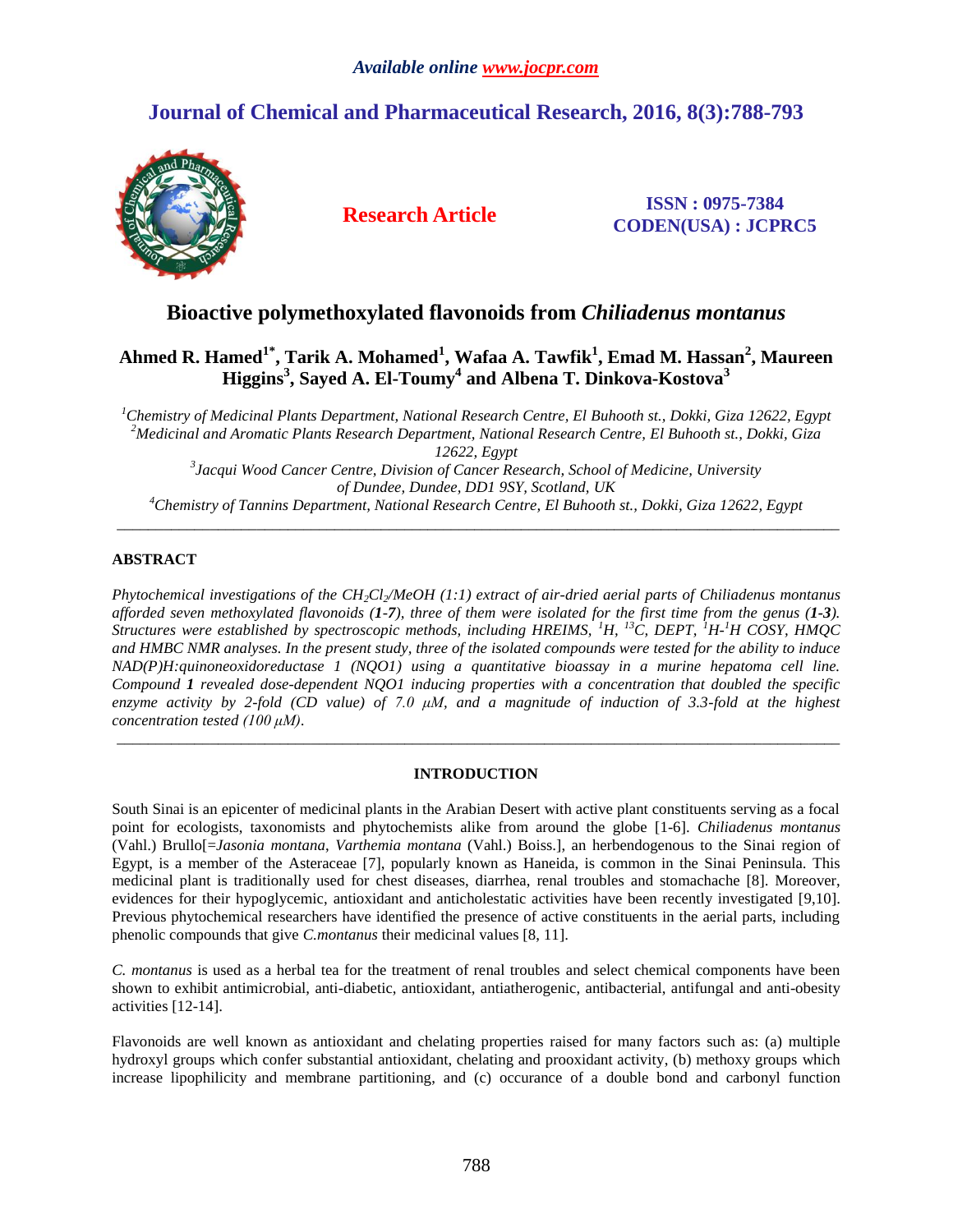suggested to increases activity by affording a more stable flavonoid radical through conjugation and electron delocalization. Many structure-activity relationships studies for natural metabolites support these functions [15-21].

\_\_\_\_\_\_\_\_\_\_\_\_\_\_\_\_\_\_\_\_\_\_\_\_\_\_\_\_\_\_\_\_\_\_\_\_\_\_\_\_\_\_\_\_\_\_\_\_\_\_\_\_\_\_\_\_\_\_\_\_\_\_\_\_\_\_\_\_\_\_\_\_\_\_\_\_\_\_

[NAD\(P\)H: quinone oxidoreductase1](javascript:popupOBO() (NQO1) is a chemoprotective enzyme catalyzing the reduction and detoxification of exogenous [quinones,](javascript:popupanno() and may also be involved in scavenging [superoxide](http://www.chemspider.com/Chemical-Structure.4514331.html) in cells and prevention of oxidative recycling. Herein, phytochemical investigations of the CH2Cl2/MeOH (1:1) metabolites of *C. montans* airdried aerial parts afforded seven polymethoxylated flavonoids (**1**-**7**), three of them are isolated for the first time from the genus (**1-3**). Structures were established by spectroscopic methods, and three of the isolated compounds (compounds **1**, **5** and **7**) were tested for NQO1 inducer activity.

### **EXPERIMENTAL SECTION**

General procedures: Instrumentation included JEOL JMS-GCMATE mass spectrometer for EI-MS and HR-EI-MS; a JEOL JNM-ECA 600 spectrometer with tetramethylsilane as an internal standard for 1H (600 MHz) and 13C (150 MHz) NMR spectra. The following experimental materials were used for chromatography: normal-phase silica gel column chromatography, silica gel BW-200 (Fuji Silysia Chemical, Ltd., 150–350 mesh); TLC, pre-coated TLC plates with silica gel  $60F_{254}$  (Merck, 0.25 mm) (ordinary phase) and silica gel RP-18  $F_{254}$  (Merck, 0.25 mm) (reverse phase); reverse-phase HPTLC, pre-coated TLC plates with silica gel RP-18 WF<sub>254</sub> (Merck, 0.25 mm); and detection was achieved by spraying with (1:9)  $H_2SO_4$ -MeOH followed by heating.

### *Plant material*

Air-dried aerial parts of *Chiliadenus montanus* (Vahl.) Brullo. were collected in 2013, from Wadi Gebal, North Sinai, Egypt. Plant material was identified by Dr. El-Bialy E. Hatab, Egyptian Environmental Affairs Agency, Nature Conservation Sector, Siwa Protected Area, Siwa, Egypt. A voucher specimen SK-1001 has been deposited in the Herbarium of Saint Catherine Protectorate, Egypt.

### *Extraction and isolation*

Aerial parts (2.0 kg) of *C. montanus* were powdered and was percolated with CH<sub>2</sub>Cl<sub>2</sub>:MeOH (1:1) (10 L, 3 days x 2) at room temperature. The supernatants were combined and concentrated *in vacuo* to give a concrete (175 g), which was fractionated on a silica gel column (6 x 120 cm) eluting with n-hexane (3 L) followed by a gradient of *n*hexane-CHCl<sub>3</sub> up to 100% CHCl<sub>3</sub> and then a CHCl<sub>3</sub>–MeOH studies at up to 15% MeOH (3 L each of the solvent mixture) to yield 10 fractions.

Fraction **4**, (4.5 g) eluted with n-hexane–EtOAc (4:1) was subjected to a second silica gel column separation (120) cm x 3 cm) to afford compounds **2** (4 mg), **5** (50 mg ),**6** (7 mg) and **7** (400 mg).Fraction **5**, (5.6 g) eluted with *n*hexane–EtOAc (4:1) was subjected to a second silica gel column separation (120 cm x 3 cm) to afford compounds **1** (80 mg), **3** (6 mg ) and **4** (5 mg).

5,7-Dihydroxy-3,3',4'-trimethoxyflavone (1):  $C_{18}H_{16}O_7$ , <sup>1</sup>H NMR (600 MHz, CDCl<sub>3</sub>): 7.69 (1H, d, *J* = 2.0 Hz, H-2'), 7.67 (1H, dd, *J* = 8.2, 2.0 Hz, H-6'), 7.00 (1H, d, *J* = 8.2 Hz, H-5'), 6.44 (1H, d, H-8), 6.35 (1H, d, H-6) 3.97, 3.87 and 3.85 (9H, singlets, 3 OCH3).

 $^{13}$ C NMR (125 MHz, in CDCl<sub>3</sub>):156.0 (C-2), 138.9 (C-3), 178.8 (C-4), 162.1 (C-5), 97.9 (C-6), 165.5 (C-7), 92.3 (C-8), 156.8 (C-9), 106.1 (C-10), 122.8 (C-l`), 111.0 (C-2`), 148.4 (C-3`), 146.4 (C-4`), 114.7 (C-5`), 122.5 (C-6`), 60.3 (3-OCH<sub>3</sub>), 56.2, 55.9 (3`-OCH<sub>3</sub> and 4`-OCH<sub>3</sub>).

5,4`-Dihydroxy-3,6,7,3`-tetramethoxyflavone (Chrysosplenetin) (2): C<sub>I9</sub>H<sub>18</sub>O<sub>8</sub>, <sup>1</sup>H NMR (600 MHz, CDCl<sub>3</sub>):7.72 (1H, dd, *J* = 8.4, 2.0, H-6`), 7.67 (1H, d, *J* = 2.0, H-2`), 6.99 (1H, d, *J* = 8.4, H-5`), 6.55 (1H, s, H-8), 4.00, 3.96, 3.95 and 3.84 (12H, singlets, 4 OCH3).

<sup>13</sup>C NMR (125 MHz, in CDCl<sub>3</sub>): 156.0 (C-2), 138.9 (C-3), 178.9 (C-4), 153.0 (C-5), 132.3 (C-6), 158.9 (C-7), 92.4 (C-8), 152.5 (C-9), 109.3 (C-10), 122.5 (C-1`), 110.9 (C-2`), 146.4 (C-3`), 148.5 (C-4`), 115.7 (C-5`), 122.9 (C-6`), 60.1 (OCH<sub>3</sub>), 56.3 (OCH<sub>3</sub>), 56.1 (OCH<sub>3</sub>), 50.9 (OCH<sub>3</sub>).

5,4`-Dihydroxy-3,7-dimethoxyflavone (3):  $C_{17}H_{14}O_6$ , <sup>1</sup>H NMR (600 MHz, CDCl<sub>3</sub>):7.99 (1H, d, *J* = 8.80, H-2`, 6`), 6.88 (1H, d, *J* = 8.90, H-3`, 5`), 6.60 (1H, s, H-8), 6.31 (1H, s, H-6), 3.87 and 3.77 (6H, singlets, 2 OCH3).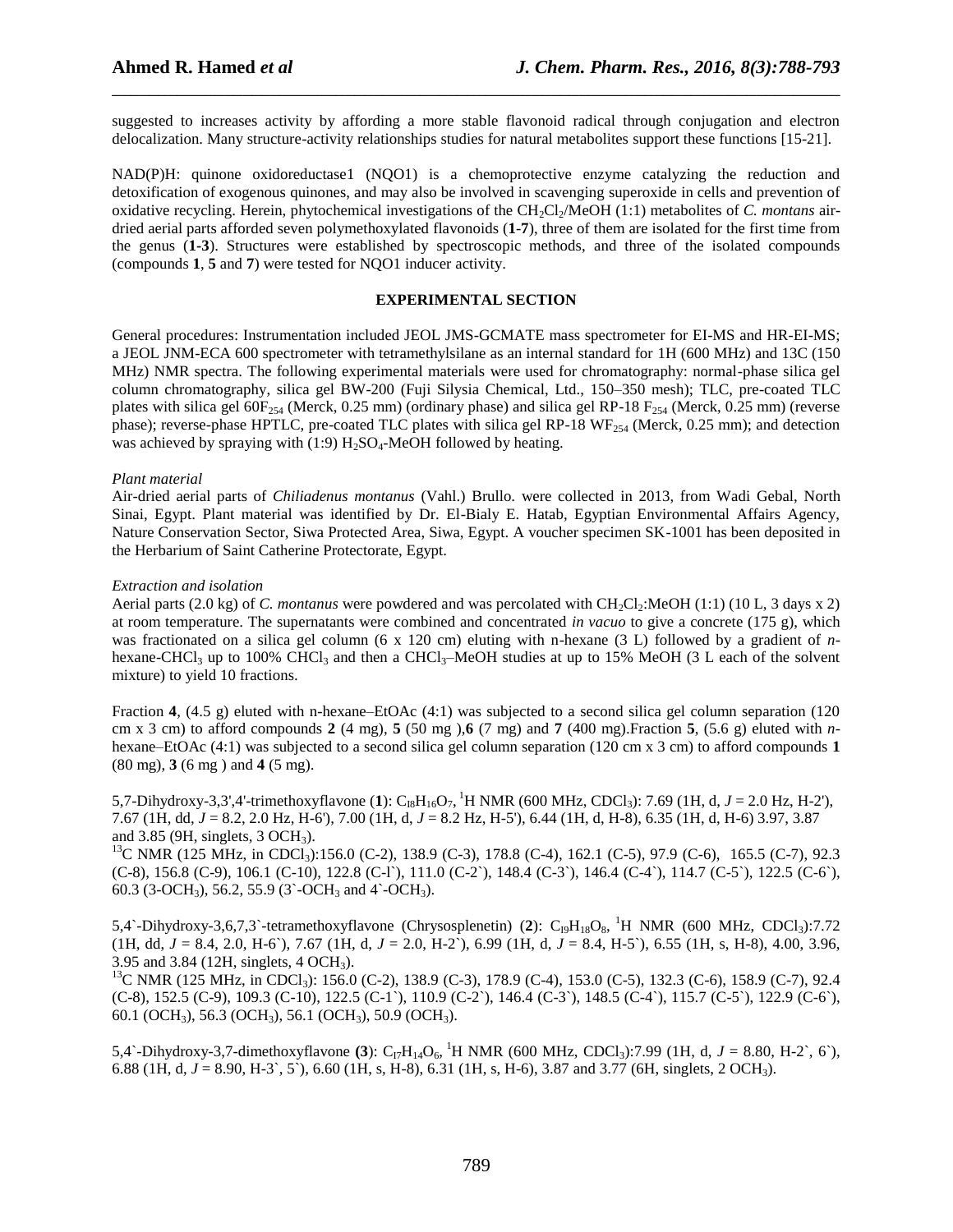Centaureidin (4): C<sub>I8</sub>H<sub>16</sub>O<sub>8</sub>, <sup>1</sup>H NMR (600 MHz, CDCl<sub>3</sub>): 7.67 (1H, d, *J* = 2.0 Hz, H-2'), 7.66 (1H, d, *J* = 2.0 Hz, H-6'), 7.04 (1H, d, *J* = 8.2 Hz, H-5'), 6.54 (1H, s, H-8), 3.83, 3.96 and 4.02 (9H, singlets, 3 OCH3).

\_\_\_\_\_\_\_\_\_\_\_\_\_\_\_\_\_\_\_\_\_\_\_\_\_\_\_\_\_\_\_\_\_\_\_\_\_\_\_\_\_\_\_\_\_\_\_\_\_\_\_\_\_\_\_\_\_\_\_\_\_\_\_\_\_\_\_\_\_\_\_\_\_\_\_\_\_\_

<sup>13</sup>C NMR (125 MHz, in CDCl<sub>3</sub>):152.4 (C-2), 137.9 (C-3), 178.9 (C-4), 152.4 (C-5), 131.3 (C-6), 157.4 (C-7). 93.7 (C-8), 156.5 (C-9), 105.5 (C-10).122.3 (C-1`). 115.1 (C-2`), 147.5 (C-3`), 149.7 (C-4`), 111.5 (C-5`), 121.5 (C-6`), 59.3, 59.7 (3-OCH<sub>3</sub> and 6-OCH<sub>3</sub>), 55.2 (7- OCH<sub>3</sub>).

5,7-Dihydroxy-3,6,3',4'-tetramethoxyflavone (bonanzin) (5):  $C_{19}H_{18}O_8$ , <sup>1</sup>H NMR (600 MHz, CDCl<sub>3</sub>): 7.69 (1H, d, *J* = 2.0 Hz, H-2'), 7.65 (1H, dd, *J* = 8.2, 2.0 Hz, H-6'), 7.04 (1H, d, *J* = 8.2 Hz, H-5'), 6.49 (1H, s, H-8), 3.97, 3.95, 3.91 and 3.85 (12H, singlets, 4 OCH3).

<sup>13</sup>C NMR (125 MHz, in CDCl<sub>3</sub>): 152.9 (C-2), 138.0 (C-3), 178.9 (C-4), 152.4 (C-5). 132.4 (C-6), 158.9 (C-7), 90.4 (C-8), 156.1(C-9), 106.7 (C-10), 122.7(C-l`), 114.7 (C-2`), 146.4 (C-3`), 148.4 (C-4`), 111.0 (C-5`), 122.5 (C-6`) 60.9, 60.3 (3-OCH<sub>3</sub> and 6-OCH<sub>3</sub>), 56.4, 56.2 (7-OCH<sub>3</sub> and 4`-OCH<sub>3</sub>).

5,3`,4`-Trihydroxy-3,6,7-trimethoxyflavone(chrysosplenol-D) (6):  $C_{18}H_{16}O_8$ , <sup>1</sup>H NMR (600 MHz, CDCl<sub>3</sub>): 7.60 (1H, d, *J* = 2.0 Hz, H-2'), 7.53 (1H, dd, *J* = 8.2, 2.0 Hz, H-6'), 6.92 (1H, d, *J* = 8.2 Hz, H-5'), 6.54 (1H, s, H-8), 3.82, 3.76 and 3.71 (9H, singlets, 3 OCH3).

 $^{13}$ C NMR (125 MHz, in CDCl<sub>3</sub>): 152.9 (C-2), 137.9 (C-3), 178.7 (C-4), 152.1 (C-5), 131.7 (C-6), 157.8 (C-7), 94.6 (C-8), 156.1 (C-9), 105.1 (C-10), 122.7(C-l`), 116.2 (C-2`), 148.0 (C-3`), 150.3(C-4`), 112.6 (C-5`), 121.3 (C-6`) 60.5, 60.2 (3-OCH<sub>3</sub> and 6-OCH<sub>3</sub>) and 56.2 (4`-OCH<sub>3</sub>).

5-Hydroxy-3,6,7,3`,4`-pentamethoxy flavone(artemetin) (7).  $C_{20}H_{20}O_8$ , <sup>1</sup>H NMR (600 MHz, CDCl<sub>3</sub>): 7.69 (1H, d, *J* = 2.0 Hz, H-2'), 7.66 (1H, dd, *J* = 8.2, 2.0 Hz, H-6'), 7.0 (1H, d, *J* = 8.2 Hz, H-5'), 6.49 (1H, s, H-8), 3.97, 3.95, 3.92, 3.91 and 3.85 (15H, singlets, 5 OCH3).

<sup>13</sup>C NMR (125 MHz, in CDCl<sub>3</sub>): 152.8 (C-2), 138.7 (C-3), 178.9 (C-4), 152.4 (C-5), 130.5 (C-6), 158.8 (C 7), 90.4 (C-8), 156.2 (C-9), 106.7 (C-10), 122.8 (C-l`), 115.8 (C-2`), 146.5 (C-3`), 148.5 (C-4), 114.7 (C-5`), 122.7 (C-6`), 60.3, 60.9 (3-OCH<sub>3</sub> and 6-OCH<sub>3</sub>) 56.4, 56.4, 56.2 (7-OCH3,  $_3$ <sup>-</sup>OCH<sub>3</sub> and 4<sup>5</sup>-OCH<sub>3</sub>).

## *NQO1 inducer activity*

We employed a robust quantitative NOO1 microtiter plate bioassay that is based on previously published method [22]. Murine hepatoma Hepa1c1c7 cells were grown as monolayer in α-MEM supplemented with 10% (v/v) of heatand charcoal-inactivated fetal bovine serum. Cells were routinely maintained in a humidified incubator at 37 °C, 5% CO2. For each experiment, cells (10,000 per well) were seeded onto 96-well plates and incubated for 24 h to form a sub-confluent monolayers. After 24 h, cell monolayers were treated with either vehicle (DMSO at  $0.1\%$ , v/v) or serial dilutions (0.78-100  $\mu$ M) of the compounds in octuplet wells. Treated cells were incubated for a further 48 h. At the end of the 48 h exposure period, cells were lysed for 30 min at 25 °C in digitonin (0.8 g/L, pH 7.8). The specific activity of NQO1 was evaluated in cell lysates using menadione as a substrate. Protein concentrations were determined in each well by the BCA protein assay (Thermo Scientific). Sulforaphane, a potent NQO1 inducer was used as a positive control.

## **RESULTS AND DISCUSSION**

Seven known methylated flavonols were identified by comparing their spectral data with published data as 5,7 dihydroxy-3,3',4'-trimethoxyflavone (**1**) [23], 5,4`-dihydroxy-3,6,7,3`-tetramethoxyflavone (Chrysosplenetin) (**2**) [24-26], 5,4`-dihydroxy-3,7-dimethoxyflavone (**3**) [27], Centaureidin (**4**) [28-30], 5,7-dihydroxy-3,6,3',4' tetramethoxyflavone (bonanzin) **(5)** [31], 5,3`,4`-trihydroxy-3,6,7-trimethoxyflavone (chrysosplenol-D) (**6**) [32, 33], and 5-Hydroxy-3,6,7,3`,4`,-pentamethoxy flavones (artemetin) (**7**) [34, 35]. It is note worthy that three of them are isolated for the first time from this genus (**1-3**). The structure formulae of the isolated flavonoid are displayed in Fig.1. The yield of the isolated compounds permits only the biological testing of three compounds **1**, **5** and **7**.

Flavonoids are comprising a wide class of phytochemicals with diverse health benefits against several diseases such as cronary heart disease and cancer [22, 36]. In the present study we tested the potential of three of the isolated flavones for their potential to induce the activity of the chemopreventive enzyme NQO1. Compound **1** showed a pronounced dose-dependent induction of NQO1 with a CD value of 7.0 µM and a magnitude of induction of 3.3 fold over that of vehicle control at the highest tested concentration (100 µM). However, both compound **5** and compound **7** were unable to induce NQO1 enzymatic activity at the tested concentration range (Fig.2).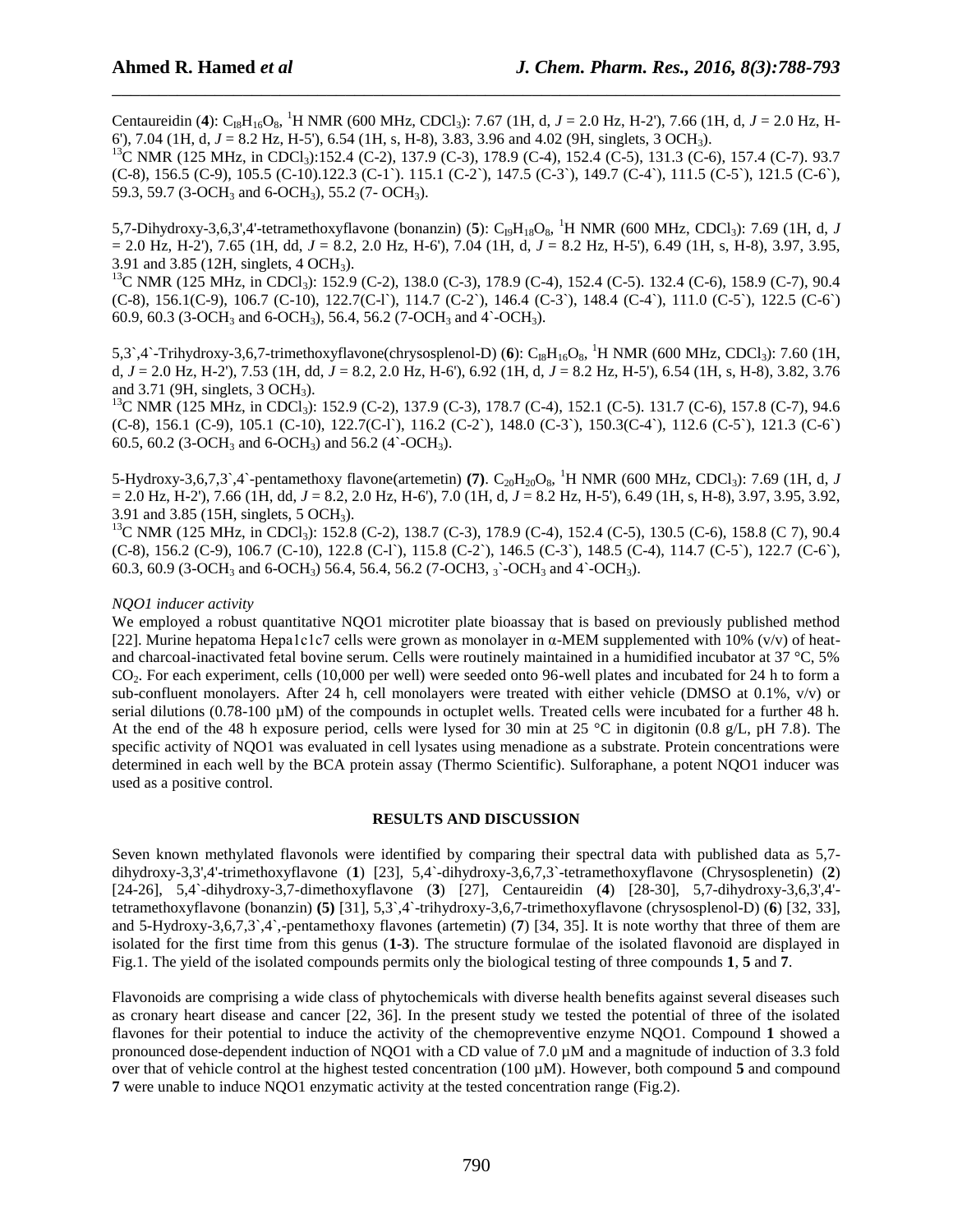

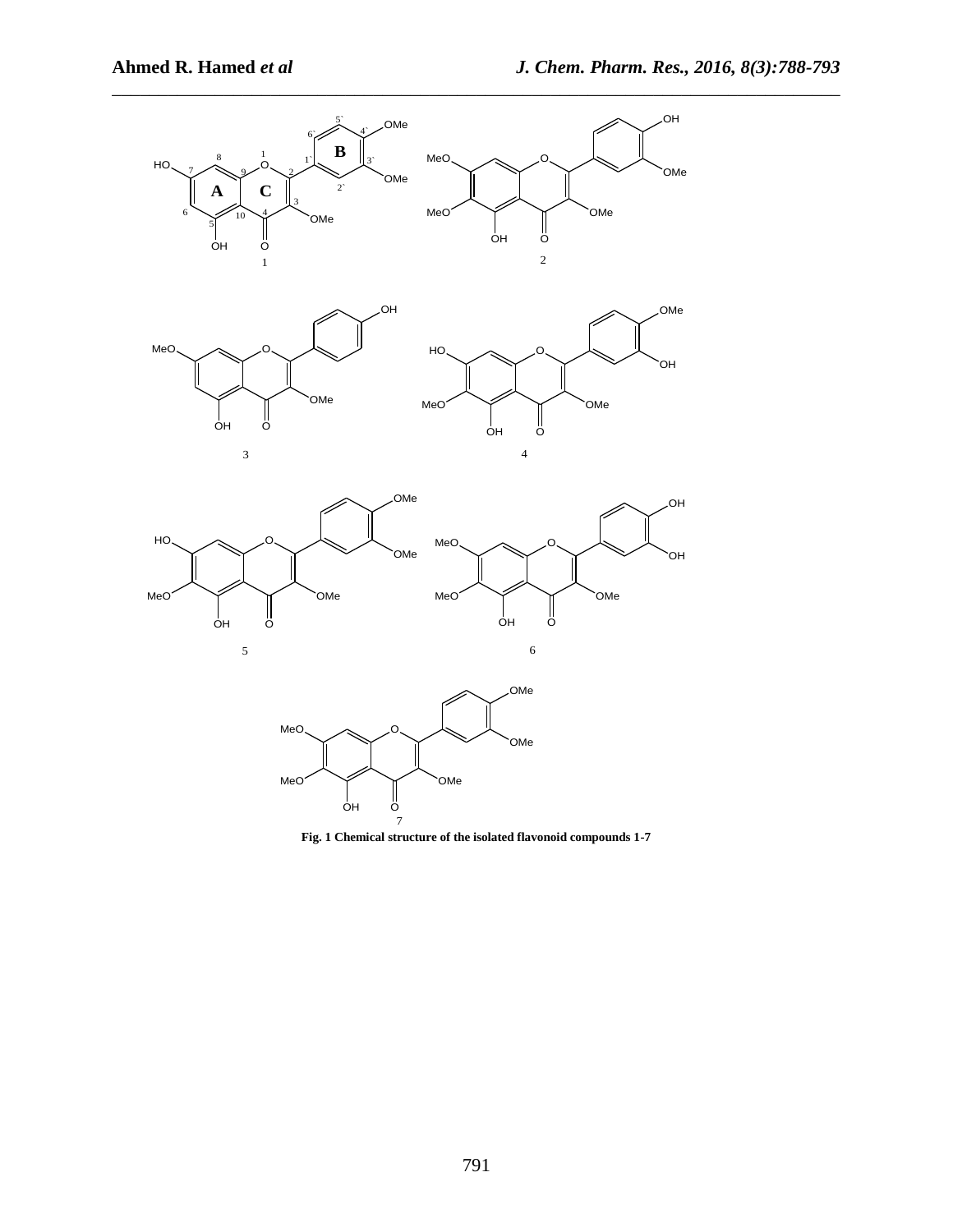

**Fig. 2 NQO1 inducer activity of compounds 1, 5 and 7. Monolayers of Hepa1c1c7 cells were treated with increasing concentrations as indicated of compound 1, 5 or 7 for 48 h and analysed for NQO1 inducer activity as described in the Experimental Section. Data are means of octuplet measurement. CD value is the concentration needed to double the NQO1 activity of the vehicle control (0.1% DMSO)**

Comparing the structures of the three tested compounds (Fig.1), the inducer activity of compound **1** could be largely correlated with the free hydroxyl groups at C-5 and C-7 of the A-ring of its flavones structure. However, the inducer activity is diminished by methoxylation of C-6 (compound **5**) and additional methylation of the hydroxyl group at C-7 (compound **7**). It is also obvious that substitutions at B-ring of the flavones structure of these compounds have no effect on the NQO1 inducer potency of the flavones. These structure–activity relationships are in agreement with previous reports that concluded that substitutions at B-ring of a flavone by hydroxylation and/or methoxylation have no effect on the activity of the compound as NQO1 inducer [37, 38]. The muted NQO1 inducion (compound **5** and compound **7)** due to the methoxylation at C-6 or both C-6 and C-7 is supported with the previous report of Tsuji and coworkers who analysed the structure-activity relationship of 37 flavonoids as indirect antioxidants in the same *in vitro* murine model of NQO1 induction [38].

#### **CONCLUSION**

The fractionation of CH2Cl2/MeOH (1:1) extract of *C. montanus* afforded 7 methoxylated flavonoids (**1-7**), three of which are isolated for the first time from the genus. One of three tested compounds induced the chemopreventive enzyme NQO1 in Hepa1c1c7 cells. The study confirmed the structure prerequisite of the substitutions at the flavonoid A-ring for the NQO1 inducer activity.

## **Acknowledgements**

This study was supported financially by Cancer Research UK (C20953/A18644) and National Research Centre in Egypt.

#### **REFERENCES**

[1] RH Abd El-Wahab, MS Zaghloul, AA Moustafa. Proceedings of First International Conference on Strategy of Egyptian Herbaria*, Giza, Egypt,* **2004,** pp. 231–251.

[2] C Bailey, A Danin. *Econ Bot,* **1981**, 35, 145–162.

[3] L Boulos, Medicinal Plants of North Africa, References Publication, Inc., Algonac, Michigan, **1983,** pp. 286.